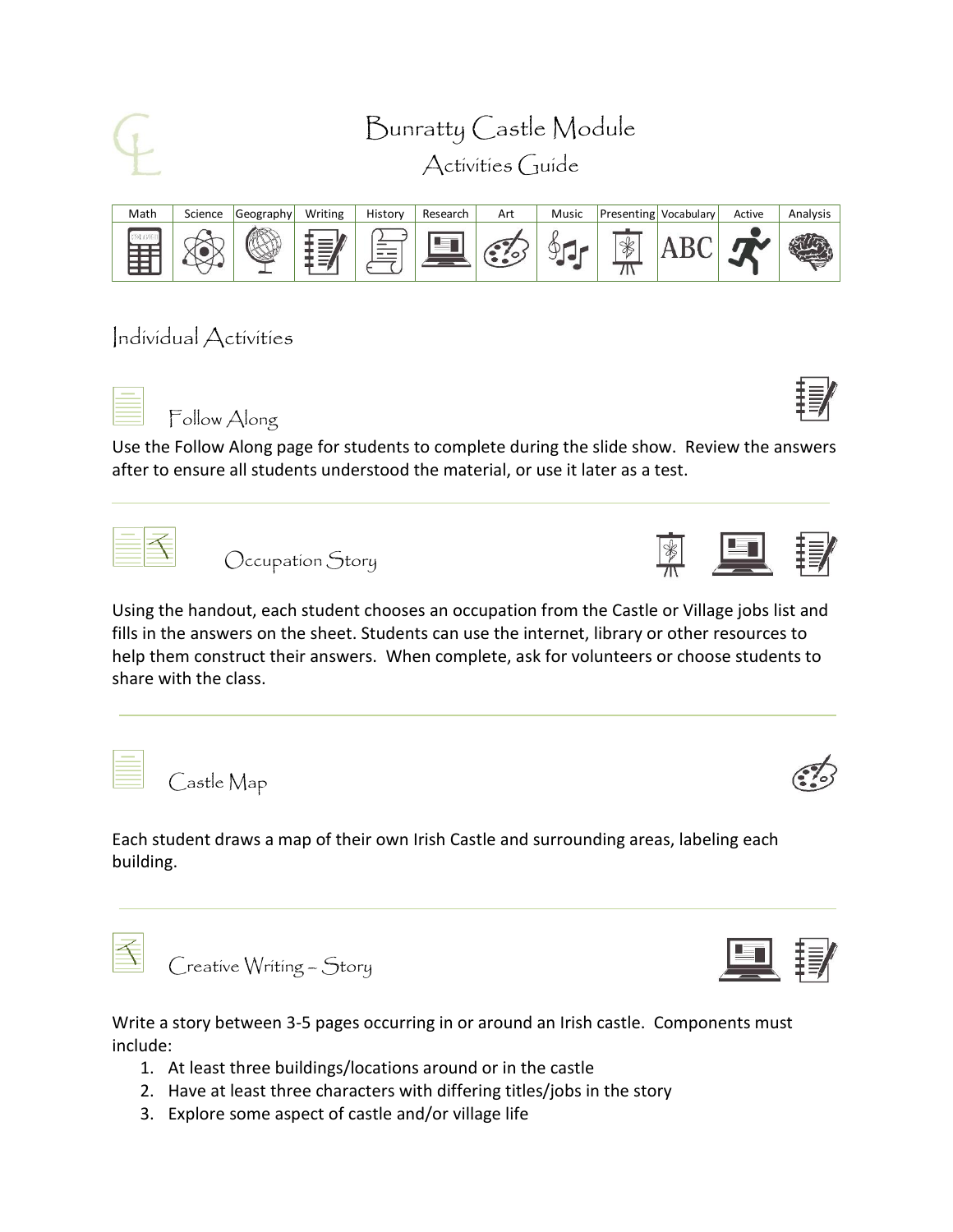

## Individual Activities, cont.



Creative Writing – a Day in the Life

Each student writes a "day in the life" of one character in castle or village life using the list provided. Start from the time they wake up until the time they go to bed. Students can utilize the internet, libraries, or other resources to research their character.

Drawing – Castle Room

Draw a favorite room in the castle. Share with the class and explain why or write a paragraph to go along with the drawing.

Design a tapestry

Using the template provided students design and draw a tapestry to hang in the Nobleman's quarters. Tapestry must include:

- 1. Irish Knot work
- 2. Character from Irish Mythology
- 3. Family Crest
- 4. At least three different colors



Battle Shield Design



Using the template provided, design a soldier's shield. Include at least one of the following:

- 1. Family crest
- 2. Celtic lettering
- 3. Celtic symbols



| 图

┋*╡* 

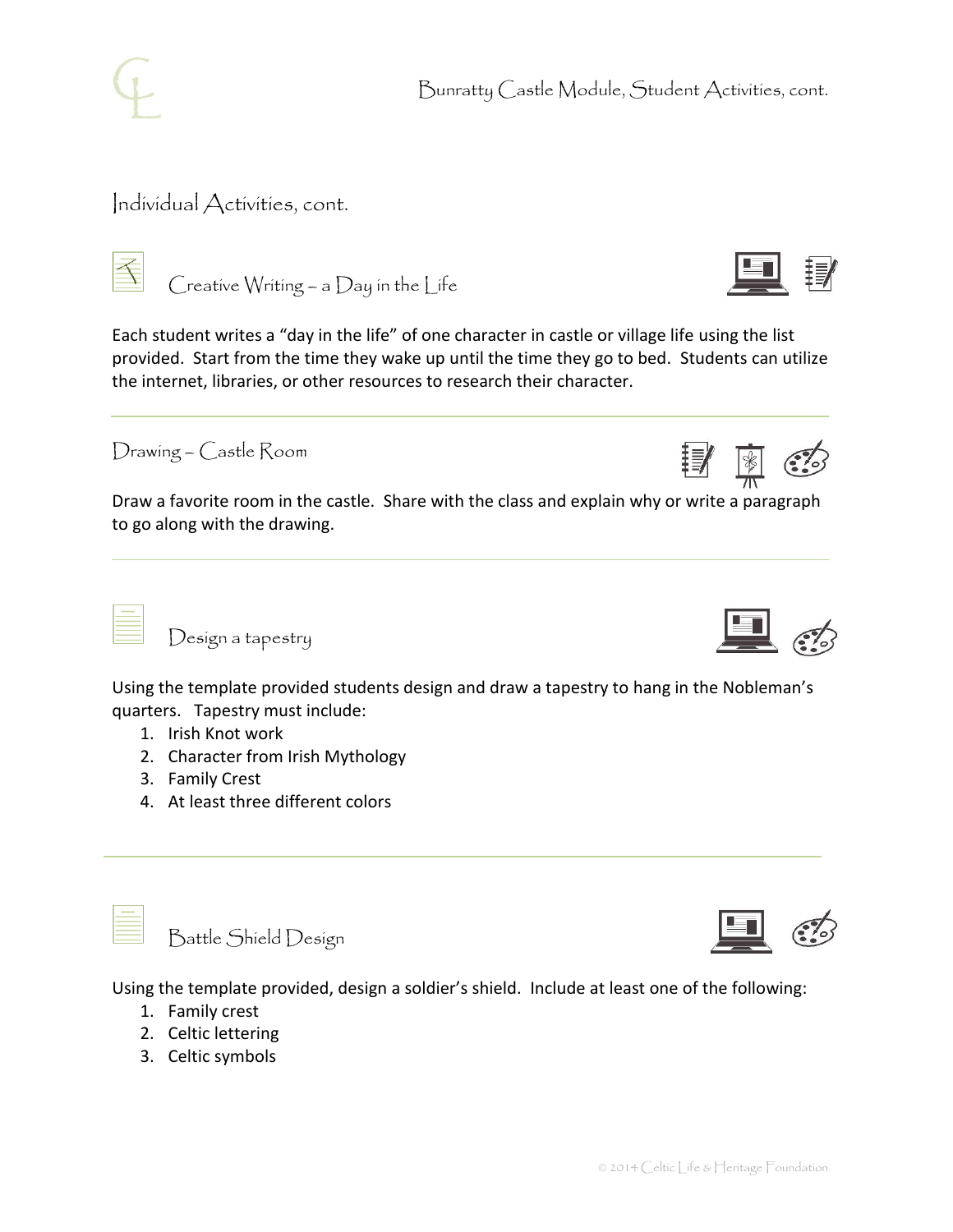

## Small Group Activities

Ten Questions



Assign each student a position / job either in the castle or in the village from the Occupations Castle Job list. No one is to know who they are except the student. When you say go, students walk around and try to guess who the other characters are in their group by asking up to ten yes or no questions. After ten minutes, see which group guessed the most characters.



Surrounds of an Irish Castle

Divide the class into groups. Each group determines which buildings they will have in their village based on the supplemental Buildings list, and then determines who will draw each one. Once complete, the group then presents their village to the class and explains why they chose the buildings they did as well as answers any questions the other students have about their village.

The class votes on (or the teacher chooses) the best village (and explain why they voted the way they did) which is then posted on a viewing board in the classroom, or the teacher chooses one or two components from each group to go in the classroom.

Acting / Story

Divide the class into groups and have each come up with a story to act out in front of the class. The stories must show one of the following topics:

- 1. Castle attack / defense
- 2. Building the Castle
- 3. Village Life
- 4. Trade / Mercantile
- 5. Noble Family



| ave in their |  |
|--------------|--|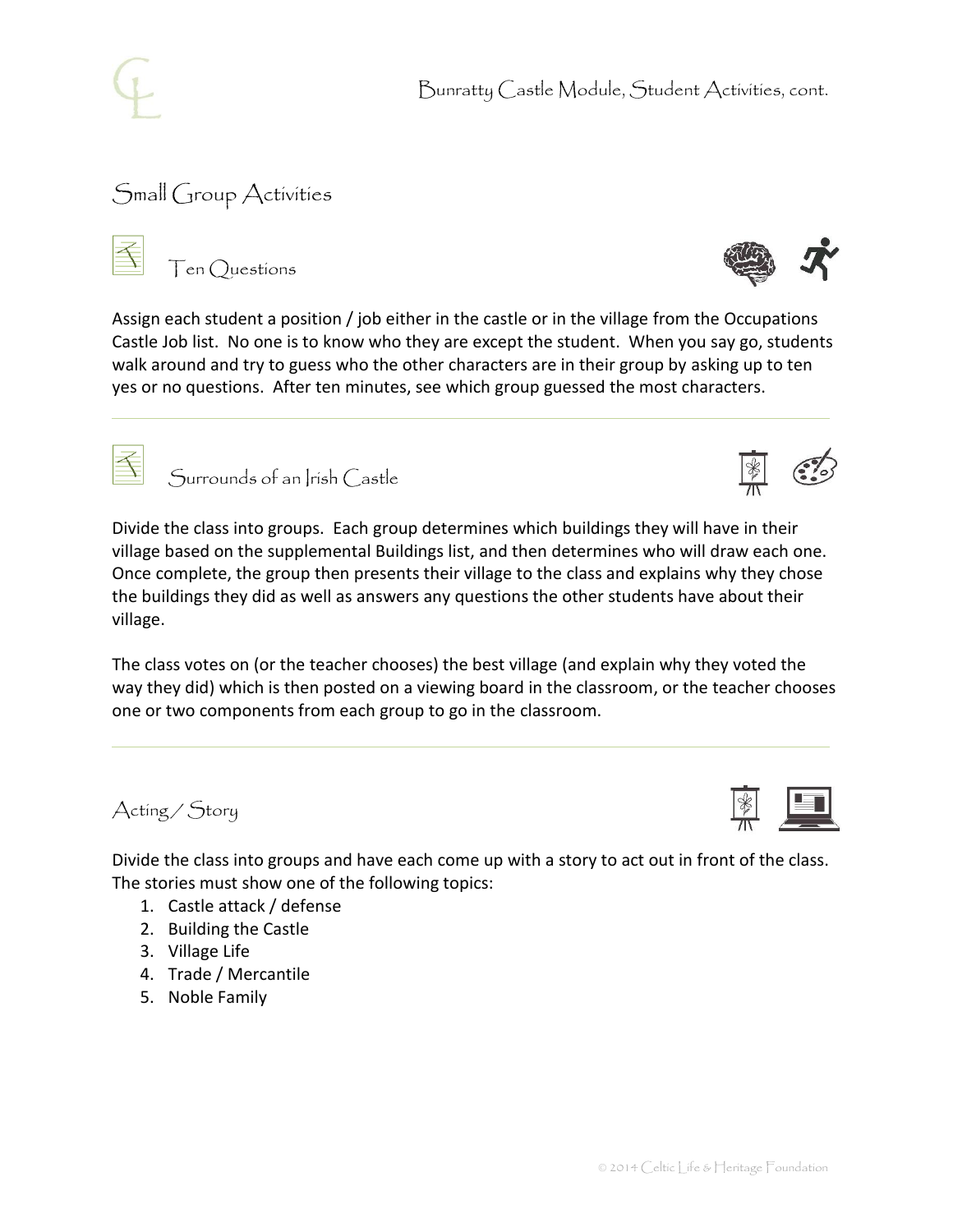## Entire Class Activities

Defensive Fight

Build an Irish Castle

Build a 3D Irish Castle using cardboard, popsicle sticks, sugar cubes, wood, Styrofoam, clay, etc. Research what rooms were in a castle. Each floor can be built separately if needed. This activity can also be done in groups.

Show why corridors always were counterclockwise up by staging a "fight": Choose right handed students to demonstrate. Make several groups of stacked chairs in a curved motion at the front of the class. Add a step stool or box as if the stairs are going up. Using the center of wrapping paper rolls, give each student a "sword". In slow motion, step by step demonstrate who has

Students determine ahead of time how the castle will be built and calculate the number of materials needed to complete.

Option: Choose as actual castle in Ireland today and replicate

the literal upper-hand and why it is such an advantage.

Create a Castle & Surrounds

Create an Irish Castle and surrounds complete with every building on the supplemental lists. Either create via drawing or build in 3D using cardboard, popsicle sticks, sugar cubes, wood, Styrofoam, etc. Paint the buildings and add in the trees, water, landscape with construction paper, twigs, etc. This activity can also be done in groups.

Students determine ahead of time how the castle will be built and calculate the number of materials needed to complete. If drawing, determine how many materials would be needed for each building notating the height/width/length, etc.